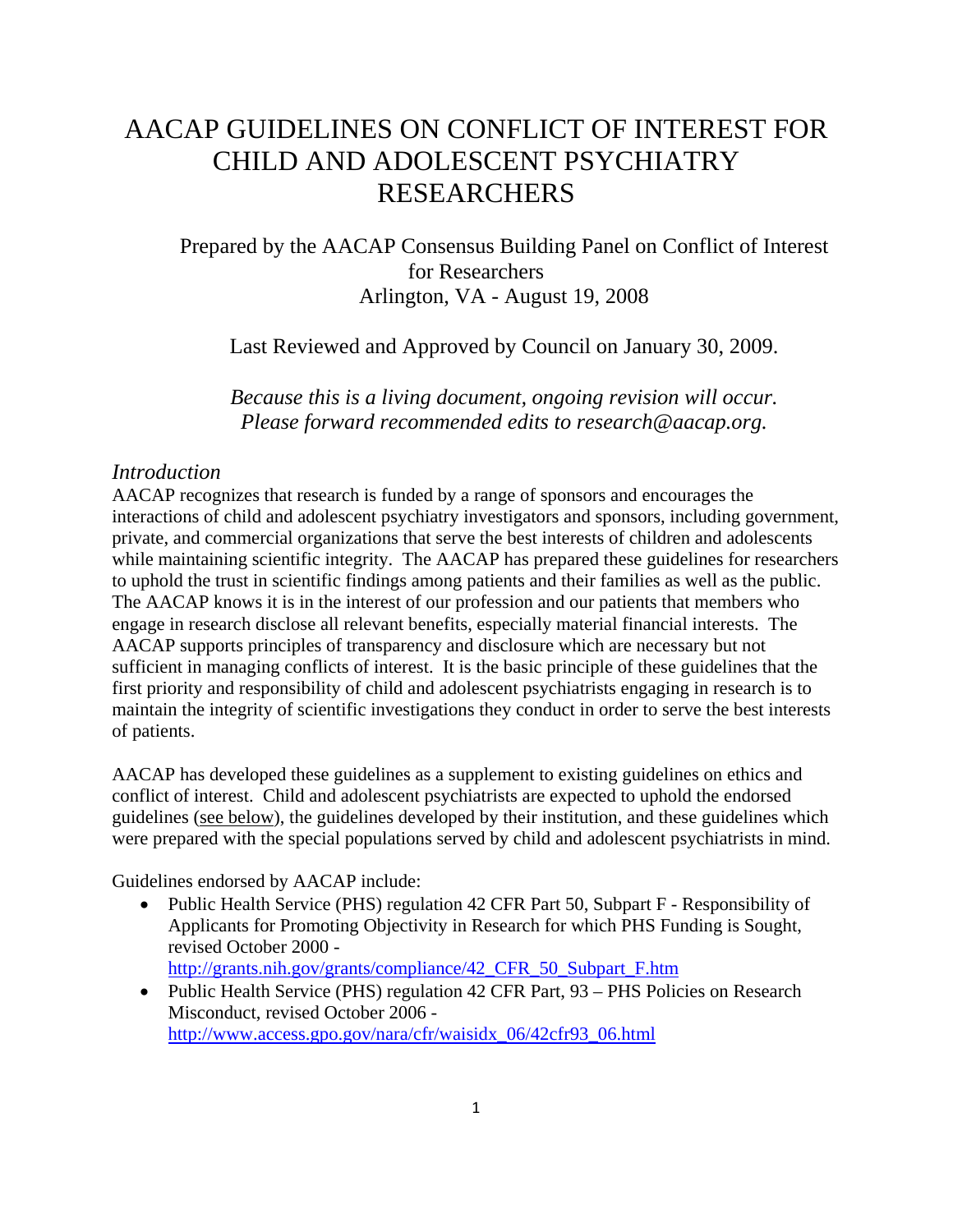- International Committee on Medical Journal Editors (ICMJE) Uniform Requirements for Manuscripts Submitted to Biomedical Journals: Writing and Editing for Biomedical Publication, updated October 2007 - http://www.icmje.org/
- Accreditation Council for Continuing Medical Education (ACCME) ACCME Standards for Commercial Support, updated 2007 http://www.accme.org/dir\_docs/doc\_upload/68b2902a-fb73-44d1-8725- 80a1504e520c\_uploaddocument.pdf
- AACAP Guidelines on Conflict of Interest for Child and Adolescent Psychiatrists, June 2008 http://www.aacap.org/cs/root/physicians\_and\_allied\_professionals/guidelines\_on\_conflic
- t\_of\_interest\_for\_child\_and\_adolescent\_psychiatrists • AACAP Code of Ethics, June 1980 http://www.aacap.org/galleries/AboutUs/CodeOfEthics.PDF
- American Academy of Child and Adolescent Psychiatry, Operating Principles for Extramural Support of AACAP Meetings and Related Activities, aacap.org.
- American Academy of Child and Adolescent Psychiatry, Guidelines for Commercial Contribution to the AACAP, aacap.org.
- PhRMA Principles on Conduct of Clinical Trials and Communication of Clinical Trial Research, October 2002 - http://www.phrma.org/files/Clinical%20Trials.pdf

## *The goal of this Consensus Building Panel was to develop draft ethical guidelines for child and adolescent psychiatry researchers. These ethical guidelines were designed to:*

- Include a description of the consensus building panel members, indicating their expertise, their roles in the field of child and adolescent psychiatry, and especially their experience in dealing with research conflicts of interest. (See Appendix for list of Panel Members and their disclosures);
- Arrive at a bulleted list for managing conflicts of interest for child and adolescent psychiatrists in their role as researchers;
- Be organized around the 4 A's of managing conflict of interest: Awareness, Assessment, Acknowledgment, and Action;
- Include a plan for dissemination of the guidelines and input from components within AACAP to assist members with future conflicts of interest;
- Define key terms involved in considering conflicts of interest.

## *Definitions*

A *Covered Individual:* These guidelines will be consistent with the NIH's determination that role, not title, should identify the child and adolescent psychiatrist (CAP) affected by these principles. A covered individual is any CAP who shares the responsibility for the design,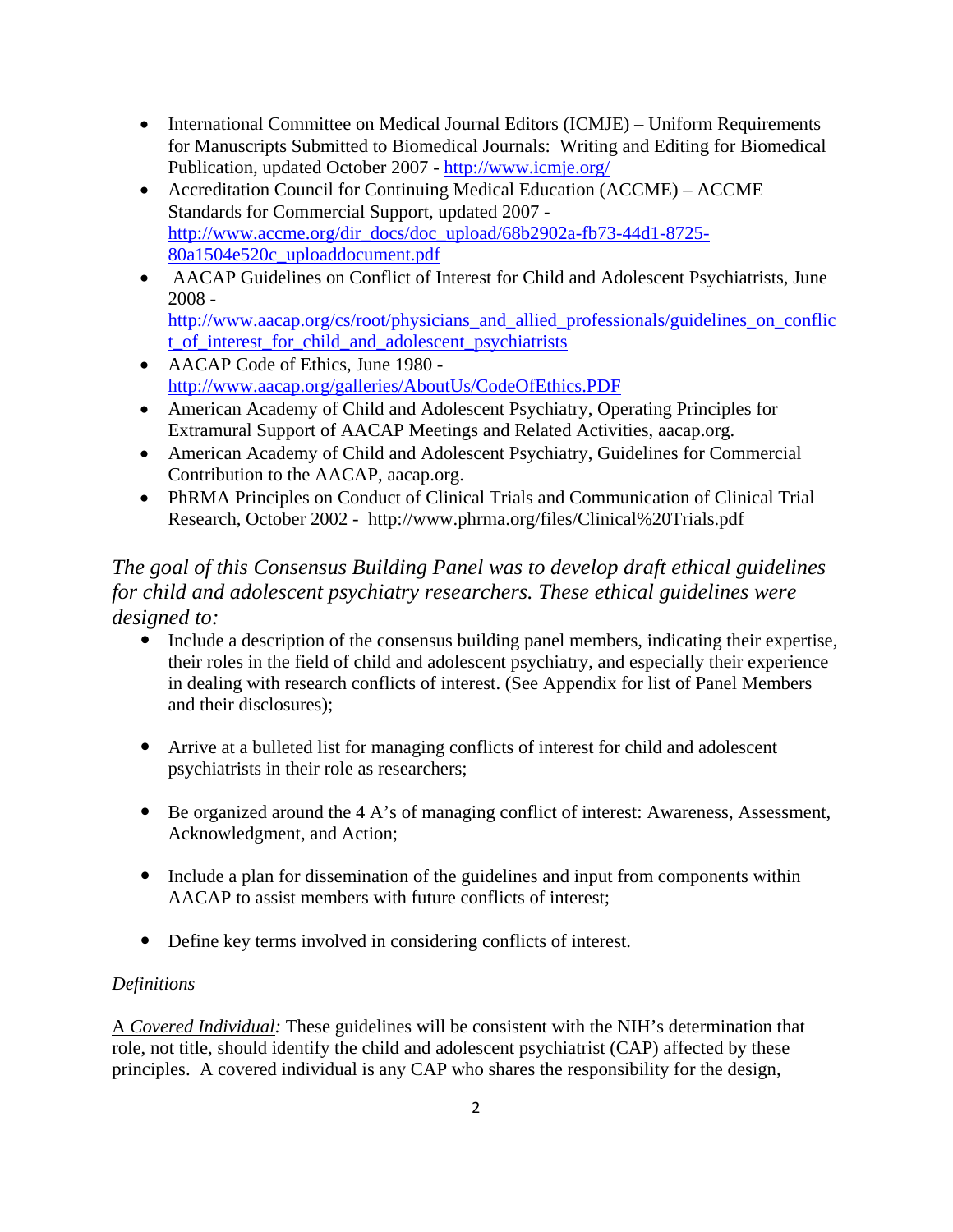conduct, day-to-day management of research subjects, or reporting of funded research, their spouse, domestic partner, and dependent children (consider addition of business partner and employer to this list).

*Definition of Conflict of Interest:* Webster's Dictionary defines a conflict of interest as a conflict between the private interests and the official responsibilities of a person in a position of trust. For these guidelines, a research conflict of interest is a conflict between a private interest and the duty to maintain the integrity of the science by the CAP researcher. Thus, a "conflict of interest" occurs when there is a risk that the CAP researcher will compromise the scientific integrity of the research because of a secondary or private interest. The main priorities of the CAP involved in research are to maintain the integrity of the science and protect the best interest of children.

*Professional Role Model:* Child and adolescent psychiatrists involved in research should serve as role models, educating medical students, residents and colleagues on how to manage conflicts of interest in their research.

*Disclosure Threshold:* AACAP supports the Association of American Medical College's recommendations that there be no minimum monetary threshold for reporting outside financial interests that are directly or indirectly related to the CAP's responsibilities to science, patients / research subjects, and to AACAP. All relevant financial or other relationships should be disclosed, with those most relevant to the researcher's work listed first. Relevant financial relationships include any honorarium, consultation fee, legal fee, dinner, gift, entertainment, travel, education, research, charitable contributions, royalty or license, ownership, or investment.

*Interested Entity:* Acknowledgment/disclosure must include all groups with which the CAP has a relationship that may have a commercial interest in the outcome of the research. CAPs should also disclose any commercial interest that could create an indirect conflict of interest, i.e. if a study fails, stockholders of competitive stock may benefit.

*Material Financial Interest*: Defined as a commercial interaction which contributes materially to the CAP researcher's income, or a position as proprietor, director, managing partner or key employee, or a position on another related organization's board, committee, etc. Examples of commercial interests leading to conflicts include: a speakers bureau, research contract payments (industry and non industry), consultantships, commercial managed care contracts, public agency service contracts, private law firm consultation, lobbying fees, professional organization governance positions, books, intellectual property, plane trips, other travel accommodations, etc.

## THE 4 **A**'s OF MANAGING CONFLICTS OF INTEREST IN RESEARCH

## **A**WARENESS OF CONFLICTS OF INTEREST

A child and adolescent psychiatry researcher's first obligation is to protect and preserve the integrity of the science. Because of this, CAPS should be aware: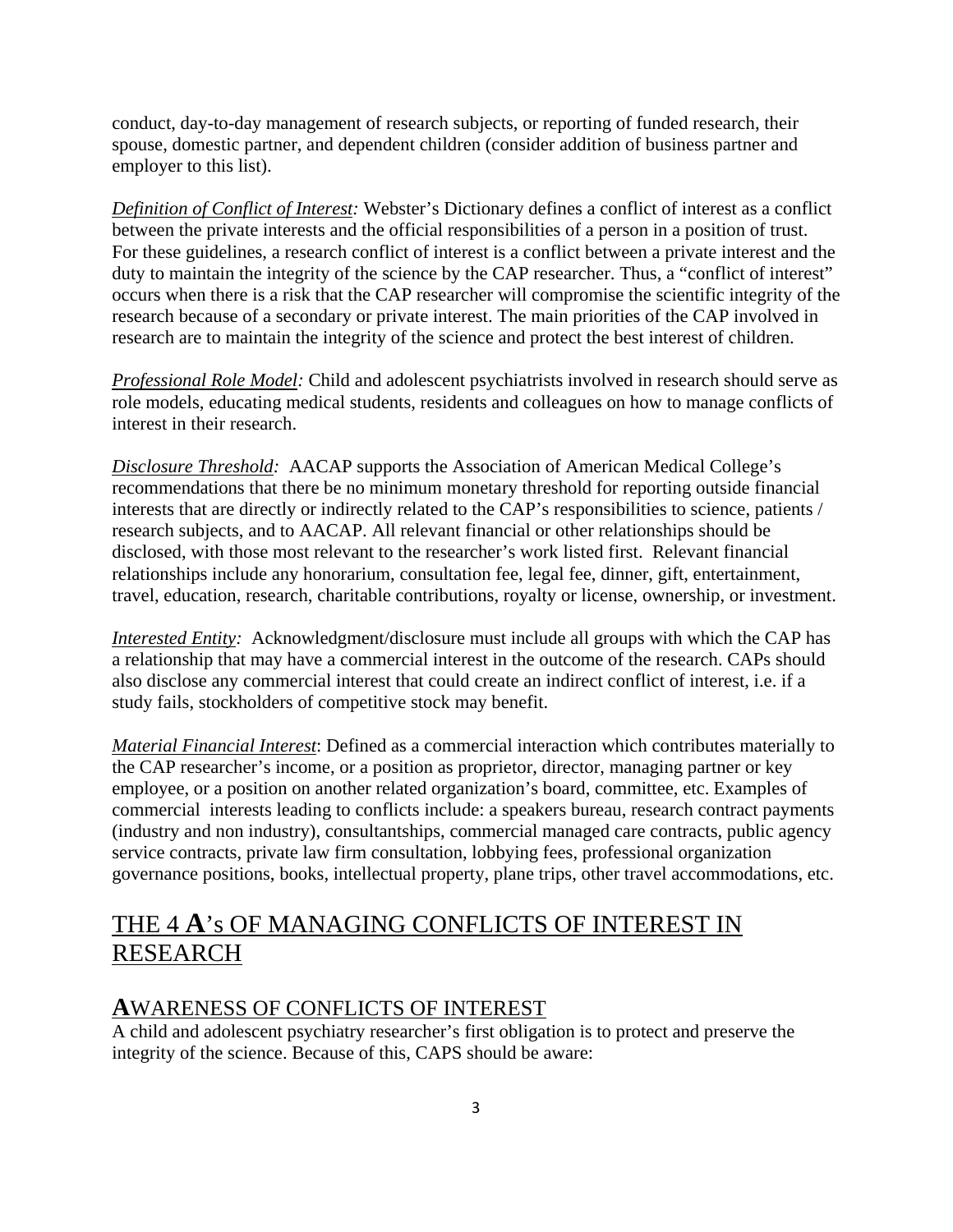- a. That conflicts of interest are present for all CAPs who conduct or assist in research and/or hold positions for responsibility representing research to the public;
- b. Of the applicable laws, regulations and guidelines regarding all types of conflict of interest that apply to the CAP's work as a researcher
- c. Of the importance that the research subject really understands the research benefits and risk enough to give valid informed consent for participation in the CAP's research, including any financial benefits for the CAP from the sponsor;
- d. That there is an ever-present risk of being influenced by the sponsors of research and financial relationships outside of direct study support (such as speakers bureaus, consultancy and board appointments, or stock holdings) by those with a vested interest in the outcome of investigations. Influence may also come from entities antagonistic to research goals, such as competing service providers, cost control public agencies, benefits management businesses, and political factions;
- e. That all financial ties create the risk of conflict of interest which can undermine scientific credibility and authority;
- f. That any agreement with the sponsor of research should stipulate that the principal investigator doing research is eligible to participate in subsequent publications as an author, that negative results will be published, and that the author requirements for the study are compatible with uniform requirements for the International Committee of Medical Journal Editors (ICMJE). However, not every investigator at every site in a multi-site trial has the right to publish;
- g. That the principal investigator conducting an Investigator Initiated Trial (ITT) on a research topic of his/her own has the right to publish the results. The principal investigator may be required to provide the sponsor an opportunity to review the paper before journal submission to determine that the manuscripts stays within their intellectual property and patent rights;
- h. Of the ethical guidelines and financial support of the groups private organizations and companies - with which the CAP affiliates;
- i. The conflict of interest that arises when a regional organization invites a speaker to present at a local meeting who has received funding support from a private industry in the form of research support, honorarium, and/or travel support;
- j. When considering various relationships, gifts, speaker's fees, consultation, free meals, travel, or offers from a pharmaceutical company or device manufacturer, managed care company, lobbyist, market researcher, investment advisor,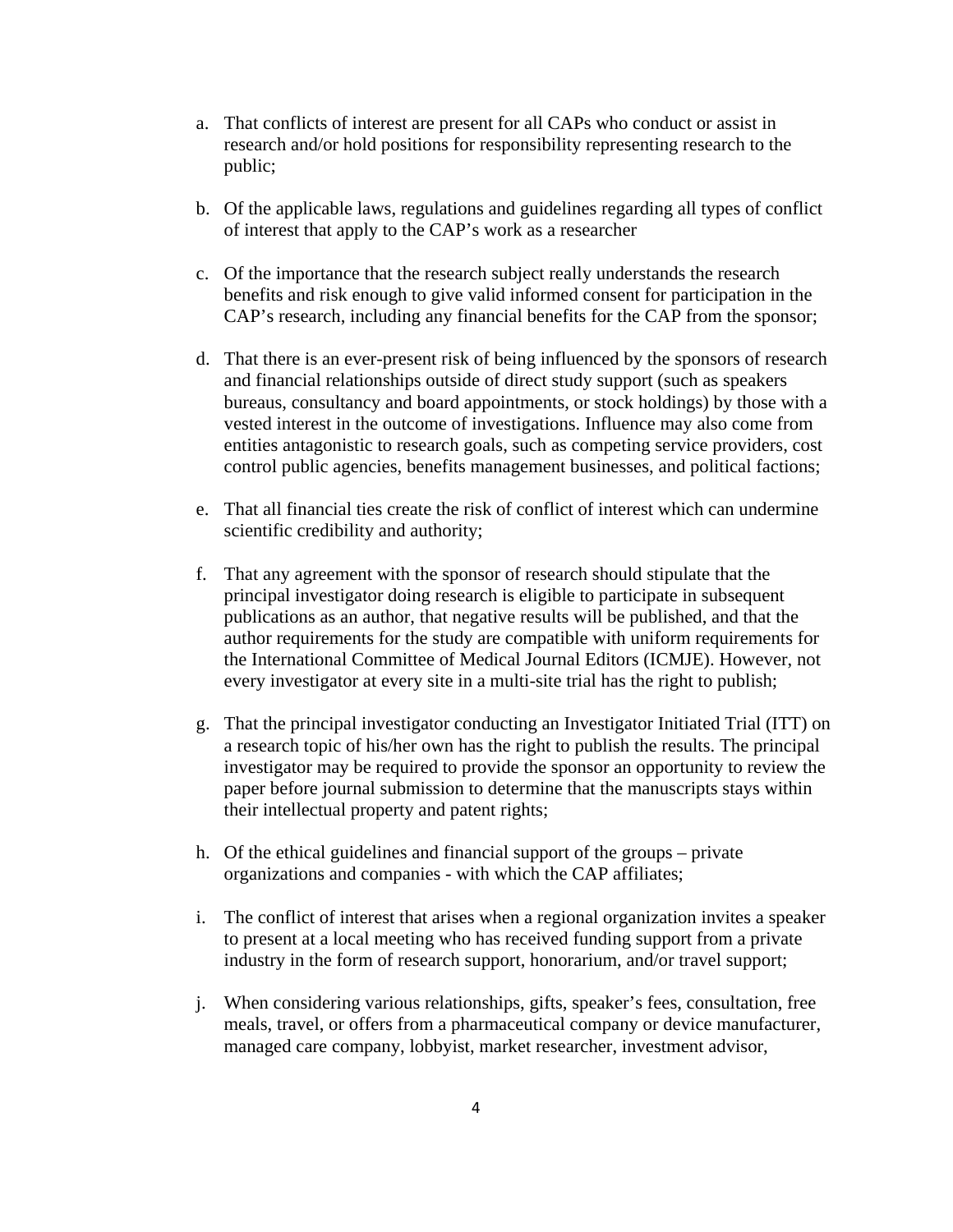(media?,) commercial vendor, law firm, or local / state / federal government agency, it is helpful for CAP researchers to ask themselves:

- Do I understand the intended purpose of this offer?
- Is there a likelihood that my acceptance of this offer will diminish the integrity of the research that I am doing?
- Am I aware of how accepting this offer can create a sense of obligation that might affect my later behavior?
- Do I have a commercial interest in or from any business which is supporting my research through another entity, such as the university's grants office, hospital, group practice, medical service organization, contract research organization, or site management organization?
- Do I have a leadership position in a for-profit business whose mission is involved with my own or my employees / affiliates research?
- Have I participated in the university's selection of a vendor in which I have a material financial interest?
- y Have I assigned a student, employee, or practice affiliate to a project in which I have a commercial interest?
- Do I serve on the Scientific Advisory Board of any business? If so, do I receive research support from them at the same time?

## **A**SSESSMENT OF CONFLICTS OF INTEREST

Child and adolescents psychiatry researchers should assess:

- 1. Whether the conduct of his/her research or interpretation of the results could be influenced by any financial incentives, such as stock options, excessive income awarded, an executive position at the company, future speaking engagements, and organizational or political advancement;
- 2. The CAP should assess the following features of a presentation or talk before agreeing to participate:
	- How is the talk categorized by the group providing the funds (i.e., promotional or Continuing Medical Education (CME))?
	- Does the CAP researcher approve of all parts of the presentation?
	- In the case of the pharmaceutical industry sponsored promotional talks where presentation of data and treatment is limited to within the FDA approved label, is the audience informed that the talk is promotional, that the topic may focus on data for only one drug, and is not a comprehensive review of all treatment options? Does the content provide fair balance of the drug's benefits and deficits?
	- When giving grand rounds, has host academic department publicly disclosed their major funding sources by category, dollar amount, and percent? Does the departmental disclosure include one of the presenter's own sources of funding and thus put him/her in conflict?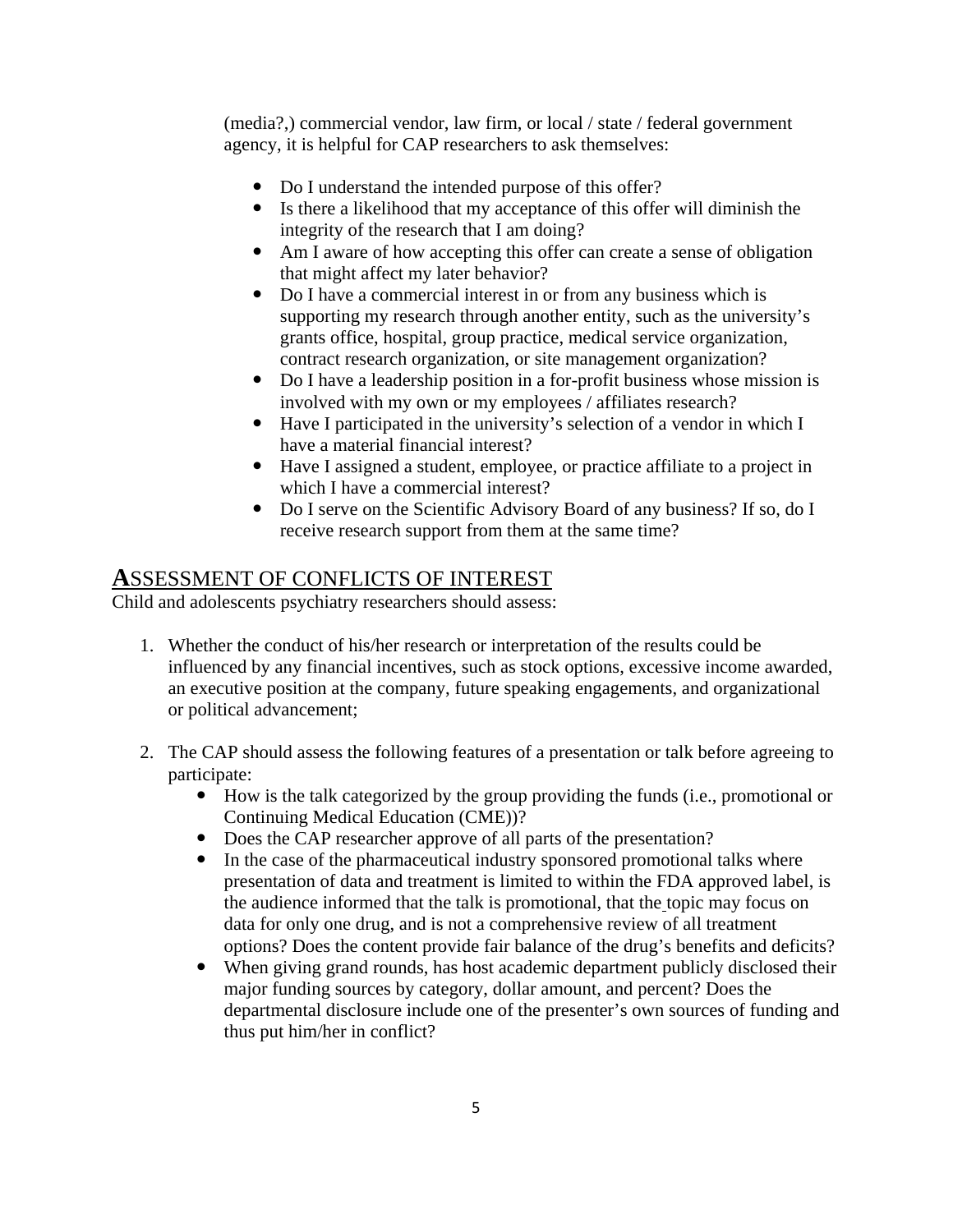- y Is it a CME presentation organized in compliance with ACCME guidelines, in which case the presenter should have complete control of the content of the presentation?
- Is this a scientific presentation of data from a study the presenter was involved in, approved by a program committee for a recognized scientific meeting,
- Does the host offer an appropriate speaker's honorarium that is not excessive?
- 3. When doing a consultation to a private company:
	- $\bullet$  For whom is the consultation being given?
	- Why is the consultation being requested at this time?
	- What are the questions?
	- What they plan to do with the information?
	- $\bullet$  What is the agenda?
	- Does the agenda allow adequate time for consultation and time to provide advice to the group receiving the consult?
	- Is the offer truly a request for a consultation or is it reimbursement for attending a promotional presentation?
- 4. Whether the authors on publications have access to all raw data used for the publication's analyses and editorial contributions by authors are not censored by the sponsor.

#### **A**CKNOWLEDGEMENT OR DISCLOSURE OF CONFLICTS OF INTEREST

Not disclosing financial ties or other relationships with agencies and corporations that have vested interests in research outcomes creates the appearance of indifference at best and intentionally misleading others at worst. For that reason, the AACAP supports transparency as the main principle that guides disclosure and a crucial step in managing conflicts of interest. In an effort to highlight the most relevant conflicts of interest for the topic being discussed, the disclosure should begin with the substantive conflicts of interest relevant to the specific research from the CAP researcher's perspective. To this end, CAPs should:

- 1. Disclose at the beginning of every presentation at AACAP and other medical organization events all financial or other relationships with interested entities that have occurred the year prior to the talk being given. Relationships that might bias research outcome results include, but are not limited to, pharmaceutical, managed care, medical device, HMO, attorneys, CROs, public agency contracts, silent business partnerships or investment companies – or any honorarium, consultation fee, legal fee, dinner, gift, entertainment, travel, education, research, charitable contributions, royalty or license, ownership, or investment. The disclosure shall include a letter symbol in a chart, the letter designating the financial level of support (A=\$1-\$1000, B=\$1001 to \$5000, C=\$5001-\$20,000, D=20,001-\$50,000, E=\$50,000 up).
- 2. Researchers must comply with appropriate requests for disclosure of conflicts of interests made of them by academic institutions, government agencies, professional societies and publishers.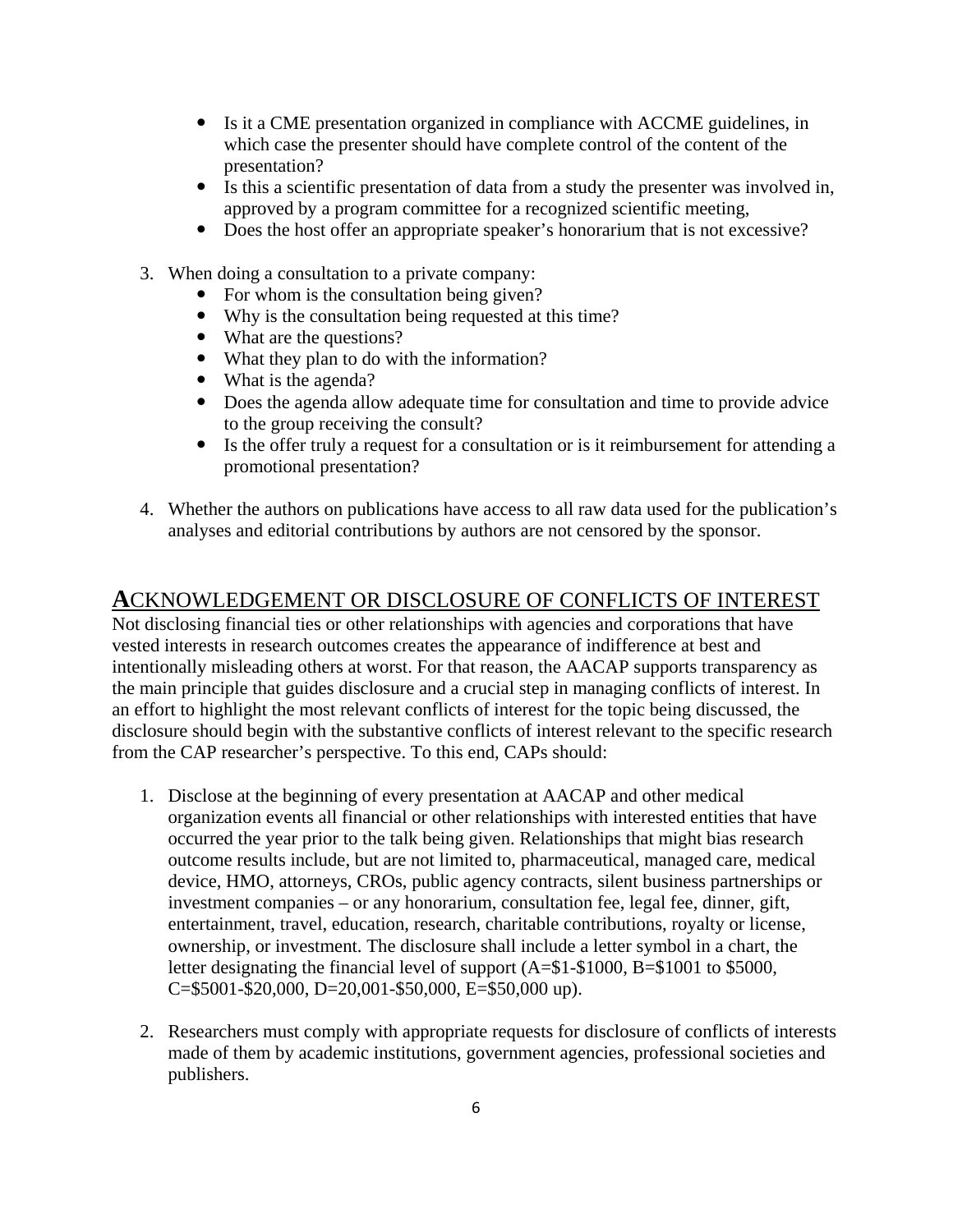- 3. Disclose all financial ties or other relationships with agencies and corporations to those that must judge the scientific merit of the researchers work – including, but not limited to academic institutions or research employers, community or institutional review boards, potential research participants and their families, scientific publishers and editors, audiences of scientific presentations, and those boards, agencies or professional societies appointing the researcher to positions for their scientific expertise. Researchers should disclose in the following manner:
	- Provide a list of all conflicts, but list the most relevant conflicts to the presentation at the top of the list and highlight which conflicts are pertinent to the presentation or meeting topic;
	- Disclose conflicts of interest to:
		- parents, and as appropriate, to the subjects providing assent;
		- audiences attending clinical or scientific meetings
		- $\bullet$  readers of scientific publications
		- medical students and residents during formal didactic lectures
	- Encourage research participants to ask questions about any situation where there is the risk of an investigator having a conflict of interest (e.g., "You will see on the consent form you are reading that the project is paid for by a pharmaceutical company; do you have any questions about my financial relationship with them?");
	- Disclosure should be sufficiently specific to indicate whether the financial interest is a contractual arrangement including but not limited to:
		- Consulting fees;
		- Royalties;
		- Stock, equity, or stock options;
		- Institutionally defined inventor's share; or
		- Board membership or other position with advisory or financial duties.

#### **A**CTIONS TO MANAGE OR ELIMINATE CONFLICTS OF INTEREST

It is best to manage or avoid conflicts of interest before being confronted by them. Child and adolescent psychiatrists doing research should:

1. Follow the applicable laws, regulations and guidelines regarding conflict of interest that apply to your work as a researcher. These may include state and Federal laws, NIH regulations, other granting agency regulations or guidelines, guidelines or requirements at your academic institution, etc;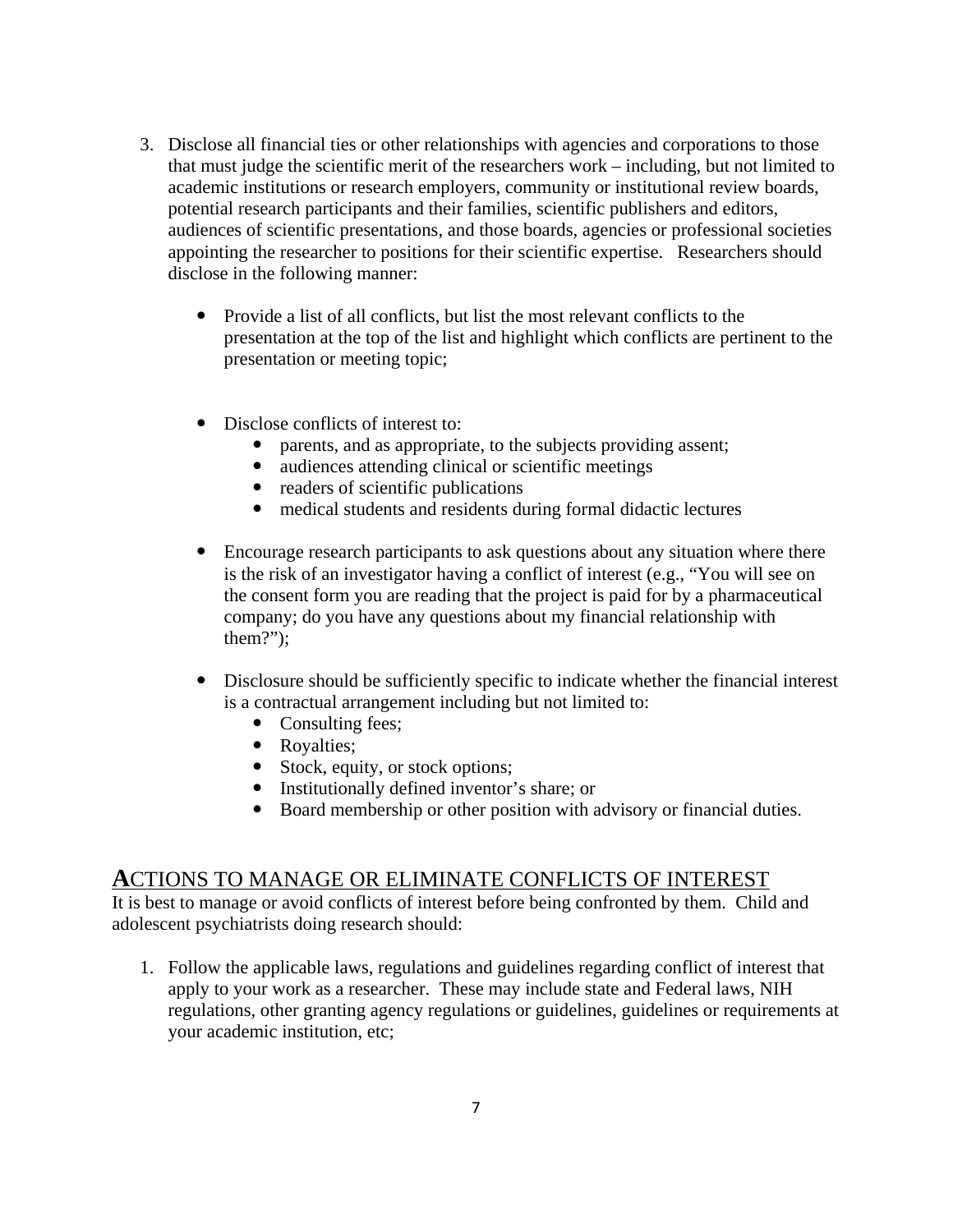- 2. Not participate in any speaker's bureaus or other speaking engagements that disallow proper content.
- 3. Recognize that accepting additional money from a for-profit company to do non-research related work (i.e., consulting or speaking) while working on a research contract with the same company may expose you to conflict of interest risks;
- 4. Exercise great care when involved with any entrepreneurial activities, including;
	- a. Not using federal funds to the benefit of a company, except when participating in a NIH Small Business Innovation Research (SBIR) grant;
	- b. Being aware of the problems that arise when taking equity in the company, as it has a larger potential for financial gain than other forms of compensation;
	- c. When holding a role in a start-up company, be guided by agreed-upon limits to the scope of the relationship;
	- d. Be aware of and adhere to federal requirements related to disclosure of inventions, adhering to patent law and institutional requirements;
	- e. Do not seek to influence your institutions technology transfer decisions for personal gain.
	- f. Avoid exploitation for personal gain when serving as a professional organization officer or representative at meetings with commercial entities.
- 5. Avoid doing research supported be companies in which you have outside financial interests ;
- 6. Negotiate for access to the raw data produced by the research (subject to local laws and government regulations) with the ability to participate in publication of the results if the CAP researcher is one of the principal investigators;
- 7. Ensure that those obtaining consent from research subjects have disclosed any conflicts of interest to their IRB, and the IRB has stated that it is appropriate for them to obtain consent;
- 8. Consider requesting external review of the statistical data prior to submitting an article where the statistical analysis and interpretation of results is done by an employee of the company that manufactures the treatment agent;
- 9. When giving presentations, explore the ability to discuss all alternative treatments.
- 10. Develop a plan to provide your patients with a description of your relationships with private companies to make patients aware of pertinent sources of income other than direct patient care. This can be in the form of a written statement, such as a handout, or accessible website posting.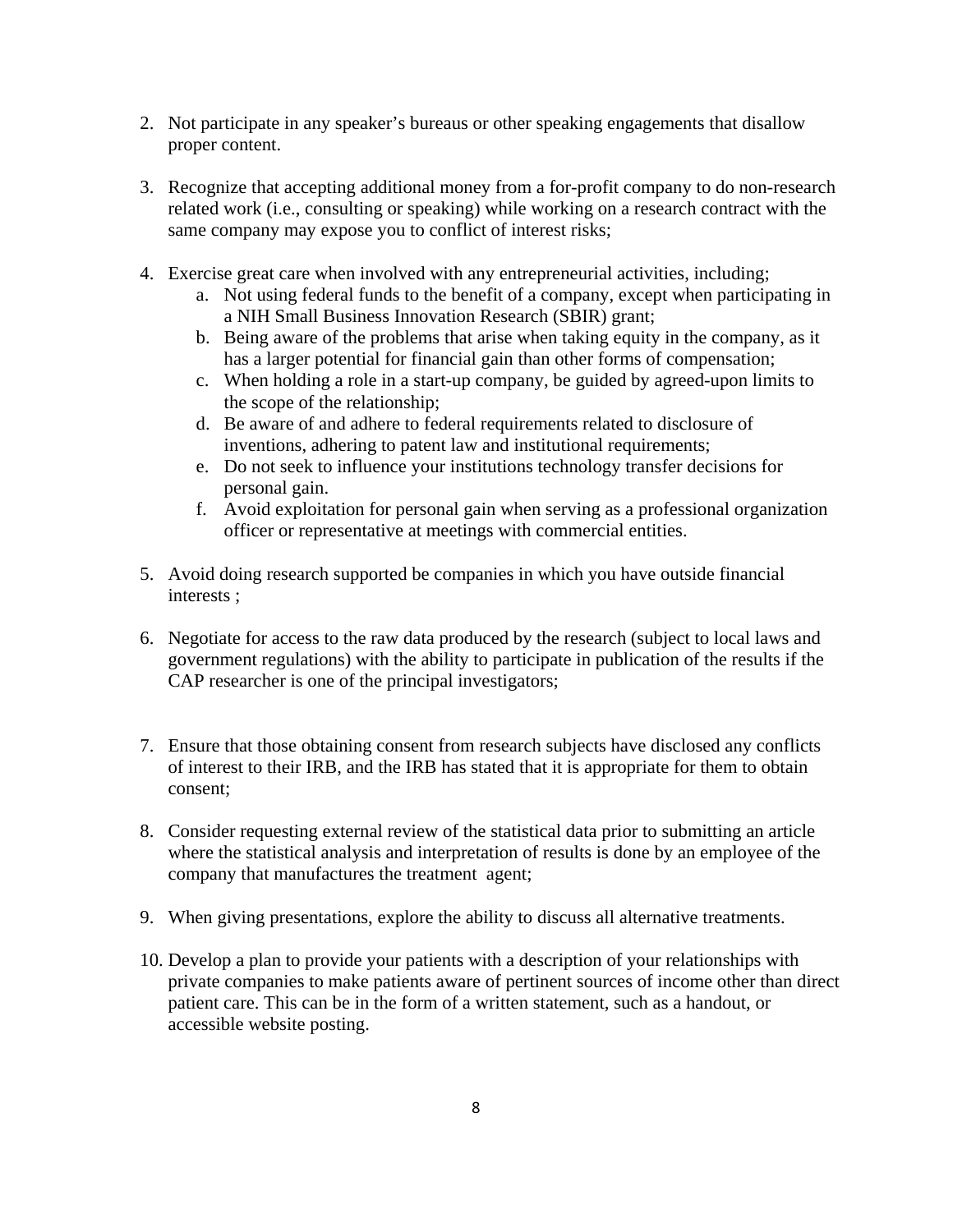- 11. Only conduct research funded by a pharmaceutical company, managed care organization, institution, or foundation whose publications follow ICMJE guidelines for publication.
- 12. Do not accept additional payment made for participating in a clinical trial outside of salary payment for the work, as stipulated in the contract with the researcher's university, as is the case with NIH grants. Because academic researchers have institutional mission responsibilities, a researcher should not be accepting money earned from drug marketing of any kind, e.g., speaker's bureaus. The researcher should carefully consider the impact of accepting meals and other benefits from the company.
- 13. Expect to be paid appropriate fair market value compensation as defined by the HHS Office of the Inspector General if you participate in professional services such as consulting to business and industry clinical trials;
- 14. Not enter into consulting relationships with investment firms; and
- 15. Reveal any conflict of interest and provide objective evidence based support for recommended treatments when consulting or advising about drug formularies or treatment protocols or professional treatment guidelines.

#### *Dissemination Plan for Guidelines*

After the guidelines are approved by Council, they should be disseminated as follows:

- 1. Disseminate the final set of approved Guidelines for Managing Conflicts of Interest for Researchers by:
	- a. Sending out an AACAP Member Email;
	- b. Sending out a hard copy by mail;
	- c. Posting the guidelines on the AACAP web site;
	- d. Publishing an announcement in *AACAP News;*
	- e. Submitting formal articles on the AACAP COI Research Guidelines to the *JAACAP;*
	- f. Sending the guidelines to other professional associations involved in the medical care of families and children, encouraging publications in their newsletters;
	- g. Have a press release, with the option of a press conference, when the Guidelines are finished;
	- h. Encouraging member discussion opportunities in AACAP News;
	- i. Developing an eAACAP course for AACAP members on how to read published research articles; and how to understand the research funding process.
- 2. Present the COI Research guidelines to the AACAP Assembly.
- 3. Work with the Editor of the *Journal of the American Academy of Child & Adolescent Psychiatry* to harmonize the *JAACAP* and AACAP COI Research Guidelines;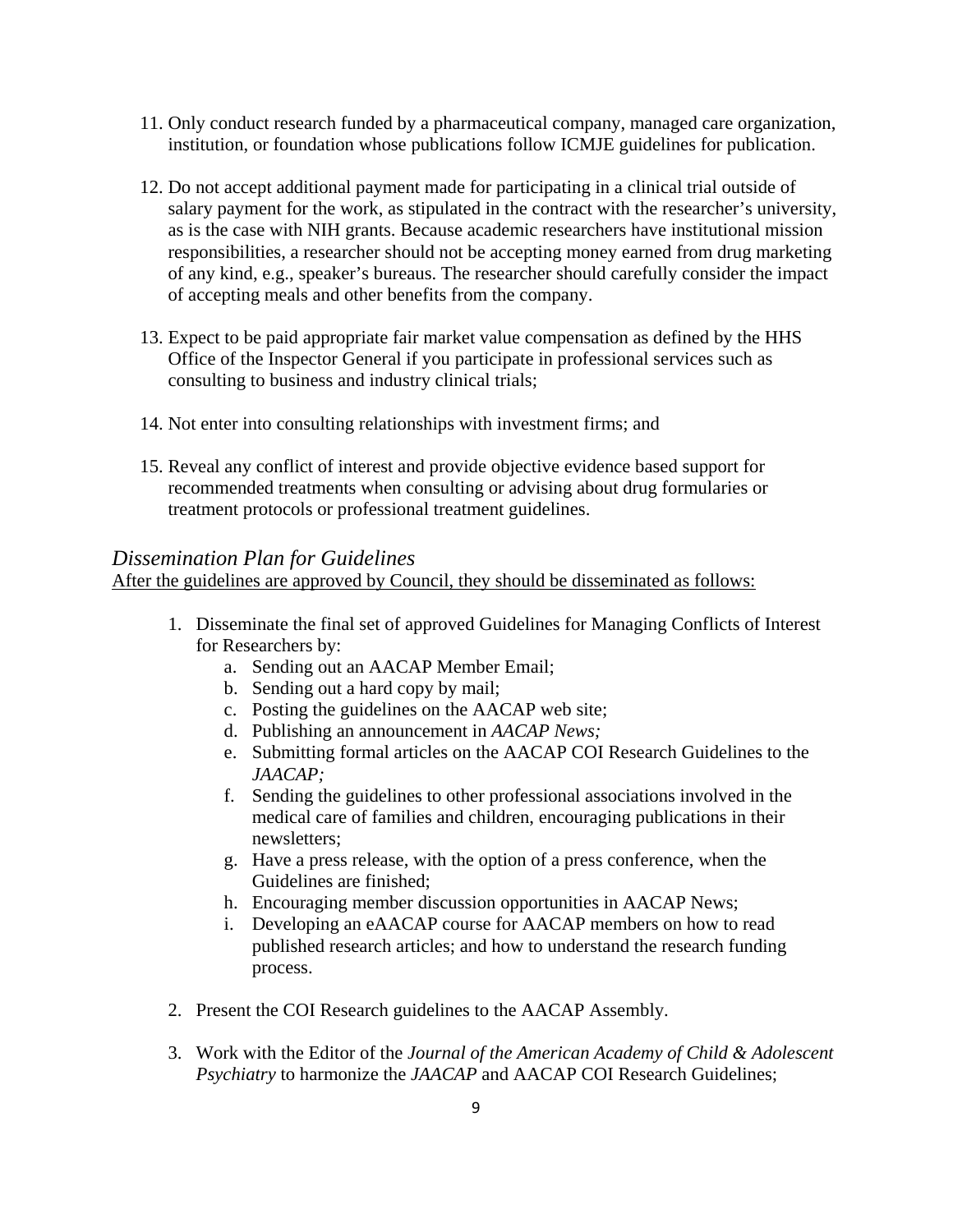- 4. Update the AACAP disclosure statement to ensure agreement with the Acknowledgement section of these COI Research guidelines;
- 5. Recommend that AACAP leadership address COIs at every level, both in policy and practice, such that those CAP researchers subject to the association's financial COI policies will be responsible for assessing, disclosing, and managing their financial interests to protect the integrity of the AACAP's values and decision-making, the integrity of human subjects research conducted by its members, and the integrity of scientific data presentations. These covered individuals and components include:
	- a. Officials of the institution (Executive Committee members, Chair of Program Committee, Journal Editor, Executive Director); and
	- b. The AACAP itself.
- 6. Publish a conflict-of-interest monthly column in the *AACAP News* written by a member of the consensus-building panel on conflict of interest.
- 7. Hold a Member Forum at the AACAP Annual Meeting.

#### **REFERENCES**

Ackerly N, Eyraud J, Mazotta M (Eastern Research Group, Inc), Measuring conflict of interest and expertise on FDA Advisory Committees, Task Order No 14, Contract No. 223-03-8500, 10/27/07.

Bekelman JE, Li Y, Gross CP. Scope and impact of financial conflicts of interest in biomedical research: a systematic review. *JAMA,* 2003; 289:454-465.

Blumenthal D, Campbell EG, Causino N, and Louis KS, Participation of Life-Science faculty in research relationships with industry, NEJM, vol 335: 1734-1739, 1996.

Blumenthal D, Academic-Industrial relationships in the life sciences, NEJM, 349:2452-2459, 2003.

Bodenheimer T, Uneasy alliance—clinical investigators and the pharmaceutical companies. NEJM, 342:1539-1544, 2000.

Buchkowsky, S. The Annals of Pharmacotherapy 2004; Vol. 38, No. 4, pp. 579-585.

Buckwell. Should the drug industry work with key opinion Leaders? Yes, BMJ 2008;336:1404-1404.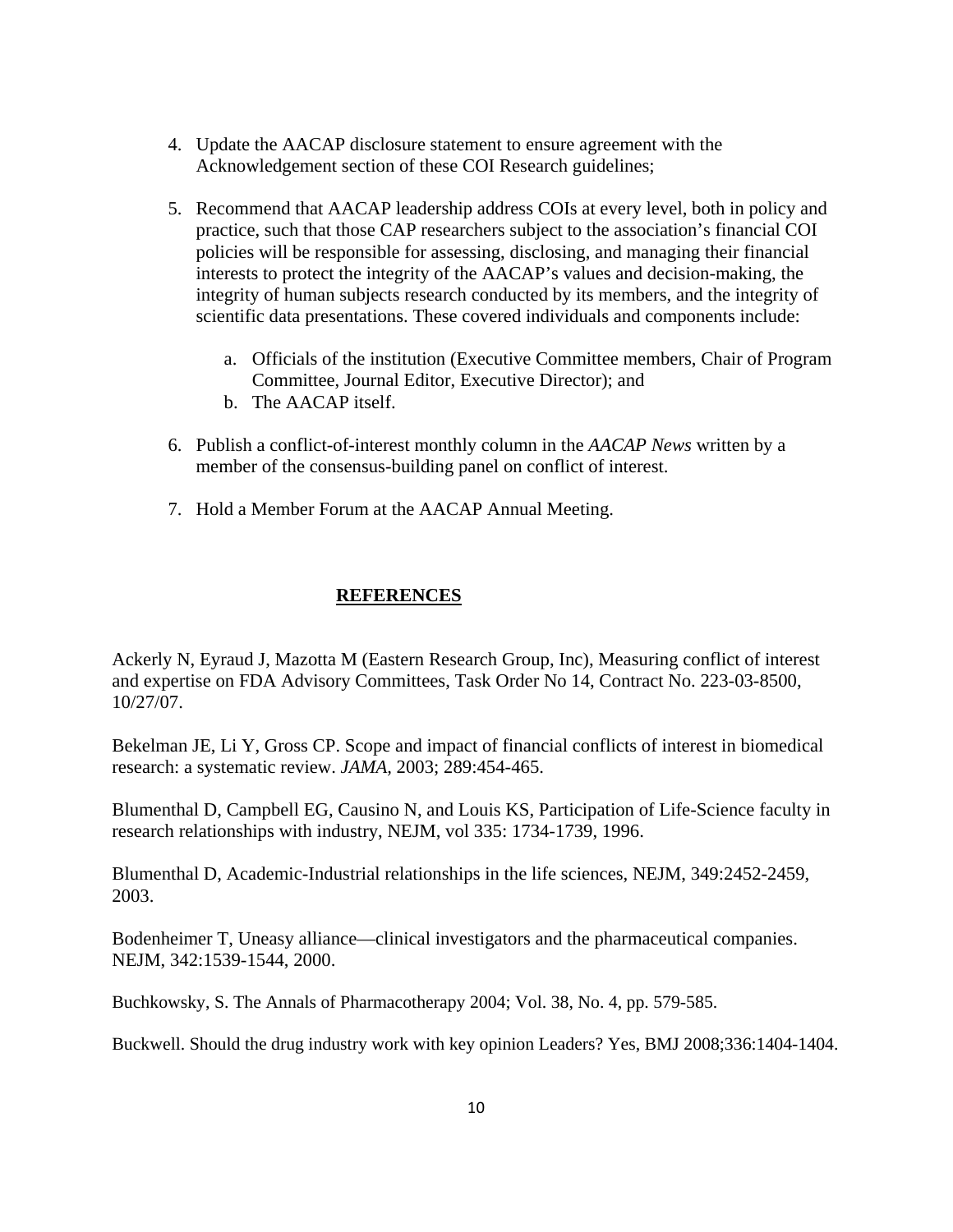Cain DM, Detsky AS: Everyone's a Little Bit Biased (Even Physicians). JAMA, 2008; 299 (24):2893-2895.

Campbell, EG, Weissman, JS; Ehringhaus, S; Rao, SR; Moy, B; Feibelmann, S; Gould, SD. Institutional Academic-Industry Relationships, JAMA, 2007; 298: 1779-1786.

Campbell EG, Doctors and drug companies – scrutinizing influential relationships, New England Journal of Medicine, 357 (18): 19\706-1797, 2007.

Cohen JJ; Cruess S; Davidson C, Alliance between Society and Medicine: The Public's stake in Medical Professionalism. JAMA 2007;298: 670-673.

Carlat, D. "Dr. Drug Rep," The New York Times Magazine, Sunday, November 28, 2007, page 64-69.

DeAngelis CD, Fonanarosa PH, Flanagin A: Reporting Financial Conflicts of Interest and Relationships Between Investigators and Research Sponsors. JAMA. 2001; 286:89-91.

DeAngelis, CD, The Influence of Money on Medical Science, JAMA 2006; 296: 996-998.

DeAngelis CD, Fontanaorsa PB. Impugning the integrity of medical science: The adverse effects of industry influence. JAMA, 2008: 299 (15): 1833-1835.

Editorial, Credibility crisis in pediatric psychiatry, *Nature Neuroscicnce,* 2008, 11 (9): 983

Fava GA: Should the drug industry work with key opinion leaders? No. BMJ, 2008; 336:1405.

Flanagin, A; Fontanarosa, PB; DeAngelis, CD: Update on JAMA's Conflict of Interest Policy, JAMA, 296: 220-221.

Fontanarosa PB, Flanagin A, DeAngelis CD. Reporting conflicts of interest, financial aspects of research, and role of sponsors in funded studies. JAMA, 2005, 294:110-111.

Fyer A, Greenhill LL, Lowenthal D, Malaspina D, Skodol A, Siegelbaum S, Straus DH, and Walsh BT, Report from the Task Force on Conflict of Interest, New York State Psychiatric Institute, 2006.

Gotzsche PC, Hrobjartsson A, Johansen HK, et al. Ghost authorship in industry-initiated randomised trials. PLoS Med 2007;4(1):e19. doi:10.1371/journal.pmed.0040019.

Harris G, Carey B, Roberts J, Psychiatrists, Troubled Children, and Drug Industry's Sales," New York Times cover story, Thursday, May 10, 2007, Vol. CLVI (53,940), pages A1, A24.

Horton R. The Cloning Fraud Case is a scientific success story. The Guardian. January 13, 2006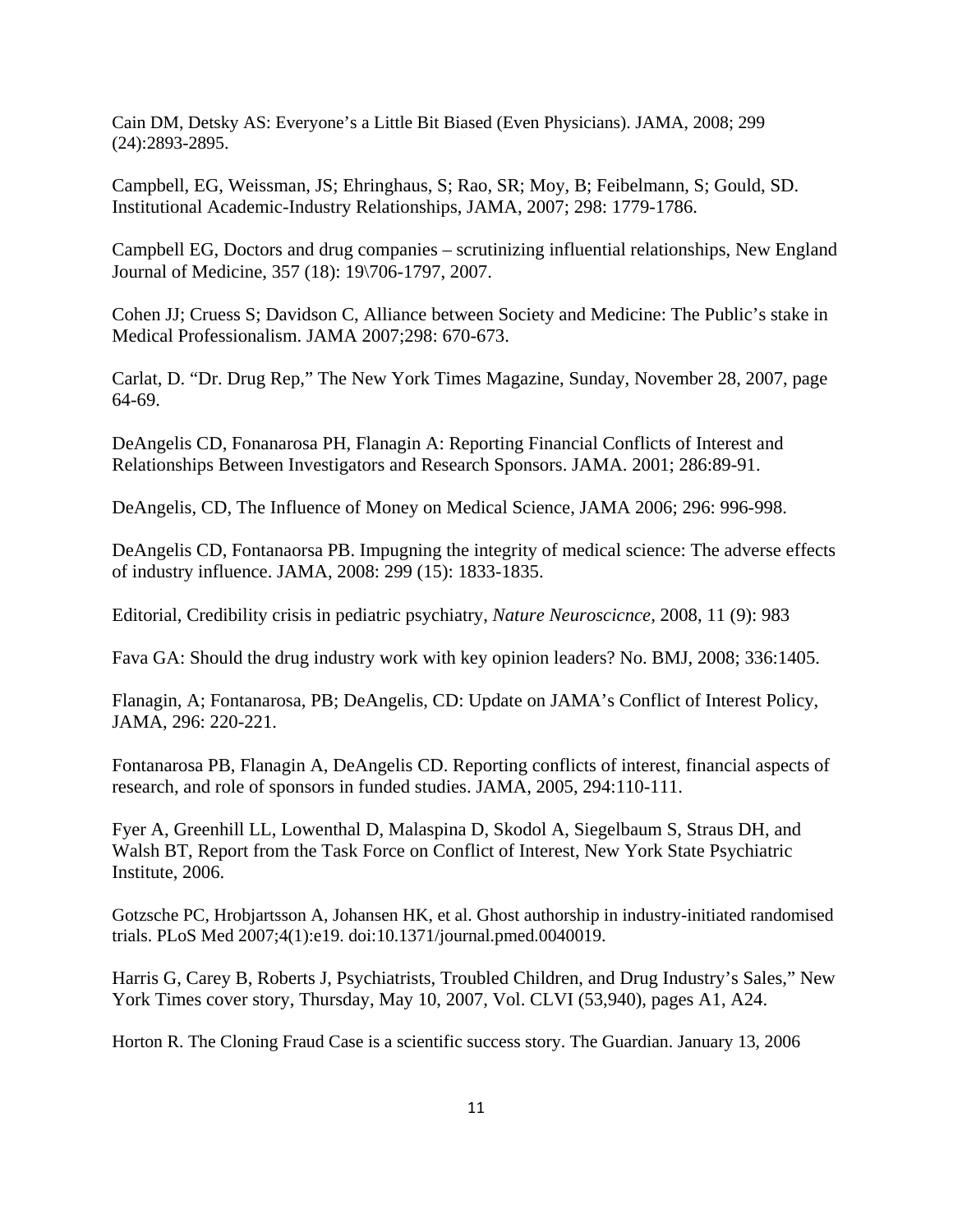Mangan KS, Medical-research ethics under the microscope, The Chronicle of Higher Education, Money and Management, 7/25/2003, available at http://chronicle.com/free/v49/i46/46a02201.htm.

Nasrallah, HA, Editorial, "Sponsored CME: Do drug companies influence the content?" Current Psychiatry, 5(8): 17-18, 2007.

Paul S, Tohen M: Conflicts of interest and the credibility of psychiatric research. World Psychiatry. 2007 (6):33-34

Rothman, DJ: Academic Medical Centers and Financial Conflicts of Interest. JAMA, 299 (695-697).

Rothman KJ. The ethics of research sponsorship. J Clin Epidemiol 1991;44(Suppl. 1):25s-8s.

Tohen M: Collaborations between Academic Psychiatry and the Pharmaceutical Industry**-** *A perspective from Industry.* Epidemiologia e Psichiatria Sociale, In Press

Topol EJ; Blumenthal D: Physicians and the Investment Industry, JAMA 2005; 293: 2654-2657

Wager E**,** Medscape General Medicine. 2007;9(3):16

Wazana A. Physicians and the Pharmaceutical Industry. JAMA, 2000, 283 (3): 373-380.

Wazana A, Primeau F, Ethical considerations in the relationship between physicians and the pharmaceutical industry, Psychiatric Clinics of North America, 25 (2002) 657-663.

Weiss R, NIH bans collaboration with outside companies, Policy comes after conflict-of-interest inquiry, Washington Post, Friday, September 24, 2004, page A23.

### APPENDIX

*Section 1* 

*Acknowledgement and Disclosure of Conflicts of Interest by the Consensus Building Panel Members* 

#### **Disclosures of Panel Members**

The Chair asked panel participants to introduce themselves and to disclose his or her conflicts of interest that could bias or interfere with the drafting of these guidelines. Because of the importance of the panel, and the need for all members to be candid in their disclosures, each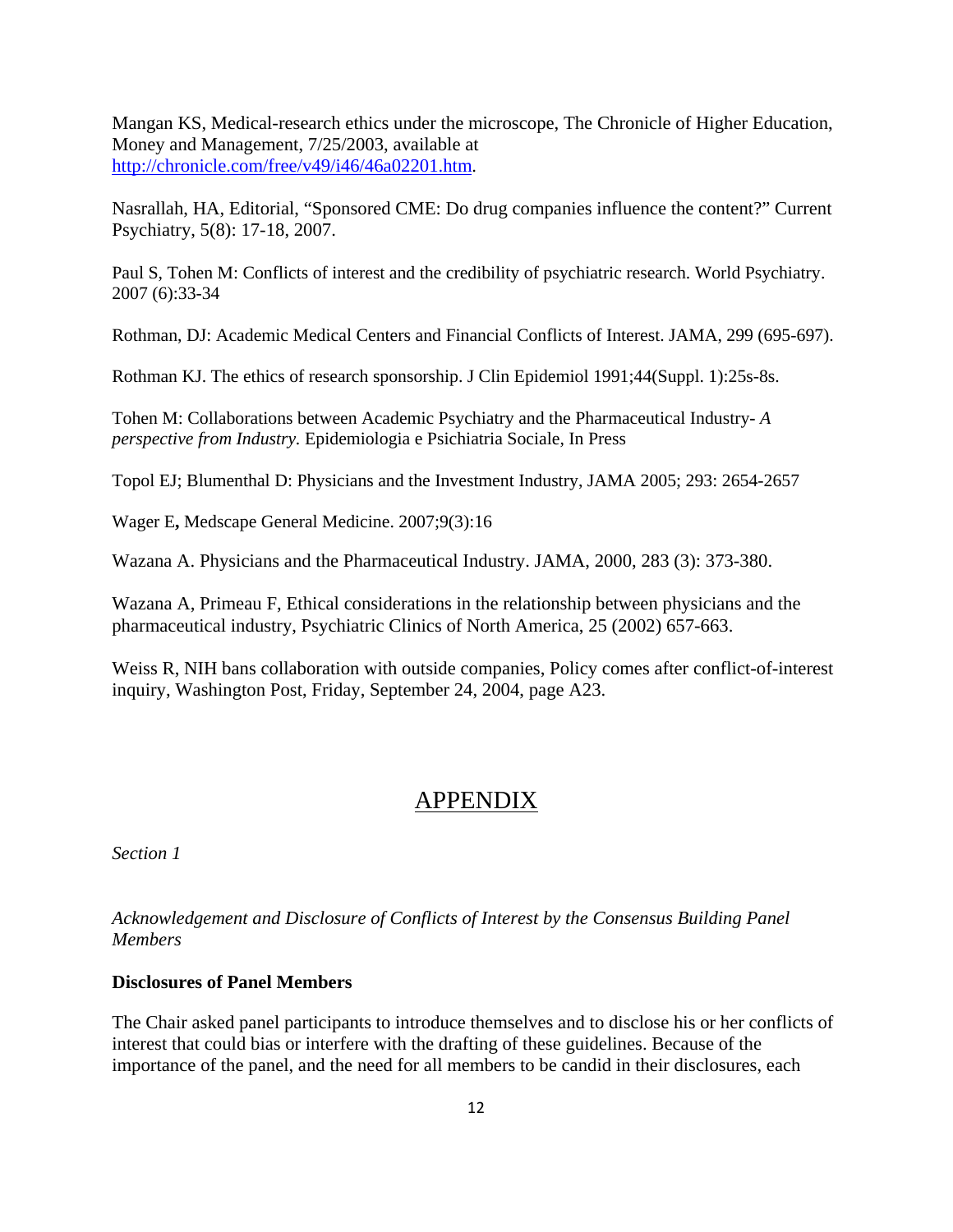participant was asked to relate their comments on the Disclosure of Affiliations forms approved by the AACAP Council in June 2008. Participants were asked to disclose at the meeting their professional affiliations and their roles in AACAP. They were asked to share any experiences managing or avoiding conflicts of interests, any participation in speaker's bureaus, and their financial relationships with private industry (direct income on which taxes are paid exceeding \$10,000, shareholdings of more than \$50,000, and indication of participation in industrysponsored symposia or speaker's bureaus). Listed below are the panel members in alphabetical order.

A.J. Allen, M.D. – Dr. Allen is a child and adolescent psychiatrist, a member of AACAP, and a member of the AACAP Pediatric Psychopharmacology Initiative Subcommittee of the Work Group on Research. Dr. Allen is currently a full-time employee of Eli Lilly & Company serving as the Medical Director for Strattera. He is also a share holder in Eli Lilly & Company. He participated in the February, 2008 AACAP consensus-building conference to develop conflict of interest guidelines for practitioners.

Virginia Anthony – Ms. Anthony is the Executive Director of the AACAP and is married to a child and adolescent psychiatrist.

Paul Appelbaum, M.D. – Dr. Appelbaum is the Elizabeth K. Dollard Professor of Psychiatry, Medicine & Law and Director, Division of Psychiatry, Law, and Ethics, Department of Psychiatry at Columbia University. He is the author of many articles and books on law and ethics. He is currently chair of the American Psychiatric Association (APA) work group on conflicts of interest, co-chair of the ethics advisory board at Columbia University, and chair of the NIH Clinical and Translational Science Awards (CTSA) Clinical Research Ethics Workgroup.

Oscar Bukstein, M.D. - Dr. Bukstein is a professor of child and adolescent psychiatry at the University of Pittsburgh. He receives extramural funding support from the NIH. He is vicechair of the Institutional Review Board at his institution. He is co-chair of the AACAP Work Group on Quality Issues which is responsible for the development of the practice parameters and a member of the Substance Abuse and Addiction Committee. He is the member of a CME speaker's bureau which allows him to control the content of his presentations. He also has edited a book that was published last year.

Catherine DeAngelis, M.D., M.P.H. – Dr. DeAngelis is the Editor-in-Chief of the *Journal of the American Medical Association* (*JAMA*) and in this capacity oversees the nine *Archives* journals as well. She is an accomplished author and presenter on conflicts of interest and ethics. She is also married to a child and adolescent psychiatrist.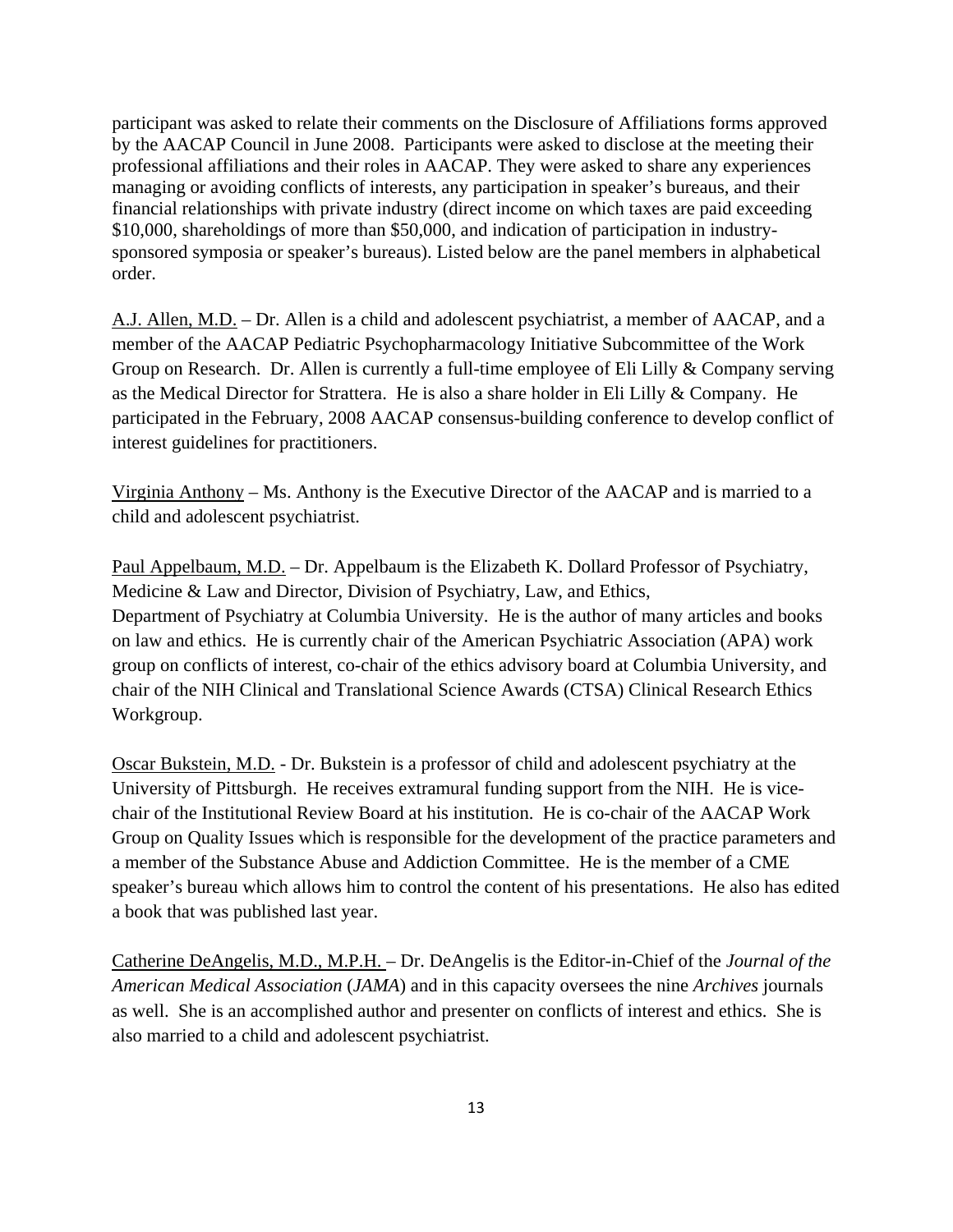Melissa DelBello, M.D. – Dr. DelBello is an academic child and adolescent psychiatrist whose research and academic careers have focused on neuroimaging techniques to study adolescents with bipolar disorder. She is a member of AACAP, and serves on the AACAP Program Committee as the Chair of the Annual Meeting Institutes and the AACAP Work Group on Research. A portion of her funded research is supported by pharmaceutical industry. She has also received more than \$10,000 for advisory and consultation with private industries, mostly for participation in research, consulting and speaker's bureaus. She is the Vice Chair of Clinical Research for the Department of Psychiatry at the University of Cincinnati. She is also the Director of Research, Training and Education for the Division of Child Psychiatry at the Cincinnati Children's Hospital Medical Center. She spends 15% of her time seeing patients in clinical practice at the Cincinnati Children's Hospital Medical Center.

Stacia Hall Fleisher, M.P.P. – Ms. Fleisher currently serves as the AACAP Director of Research, Training and Education. Prior to employment at AACAP, she worked for eight years at a nonprofit preventive medicine/public health organization through a cooperative agreement with the Centers for Disease Control and Prevention. Prior to this employment, she worked for 3 months under an intern agreement with the Bryce Harlow Institute of Government and Business Affairs in the Eli Lilly and Company Government Affairs Division. Her father is on the board of the University Health Systems of Eastern Carolina. Her husband is responsible for financial and management operations for the Cystic Fibrosis Foundation and her father-in-law is a pediatric immunologist serving as Chief of the Department of Laboratory Medicine at the NIH Clinical Center.

Heidi Fordi – Ms. Fordi currently serves as the AACAP Deputy Executive Director and Senior Director of Meetings, CME, and Development. She has been employed with AACAP for 12 years and has collaborated with the AACAP Program Committee in the development of the AACAP Operating Principles for Extramural Support.

Pleas Geyer, M.D. – Dr. Geyer is an employee of the Division of Child and Adolescent Psychiatry at Carolinas Medical Center. He is a specialist in child and adolescent psychiatry and forensic psychiatry. He is on the Ethics Committee of his institution. Dr. Geyer also serves as a member of the North Carolina Chapter of the AACAP Assembly.

Laurence Greenhill, M.D. – Dr. Greenhill serves as president-elect of AACAP and works 50% in private practice with 20 hours dedicated to the private practice treatment of toddlers, adolescents and adults mostly with ADHD. He uses both therapy and psychopharmacology for treatment. He is the Ruane Professor of Clinical Psychiatry at Columbia University, serves as a Research Psychiatrist II at the New York State Psychiatric Institute (NYSPI), and is member of the NYSPI Institutional Review Board. Although he had participated – as recently as 2004 -- in speaker's bureaus, scientific advisory boards and marketing meetings with several pharmaceutical companies, increasingly strict rules for State of New York employees have prevented this involvement, particularly because the New York State Office of Mental Health states openly that conflict can't be managed, just avoided. Thus for the past three years, he has no income over \$10,000 from private industry, no shareholding activities, does not participate in speaker's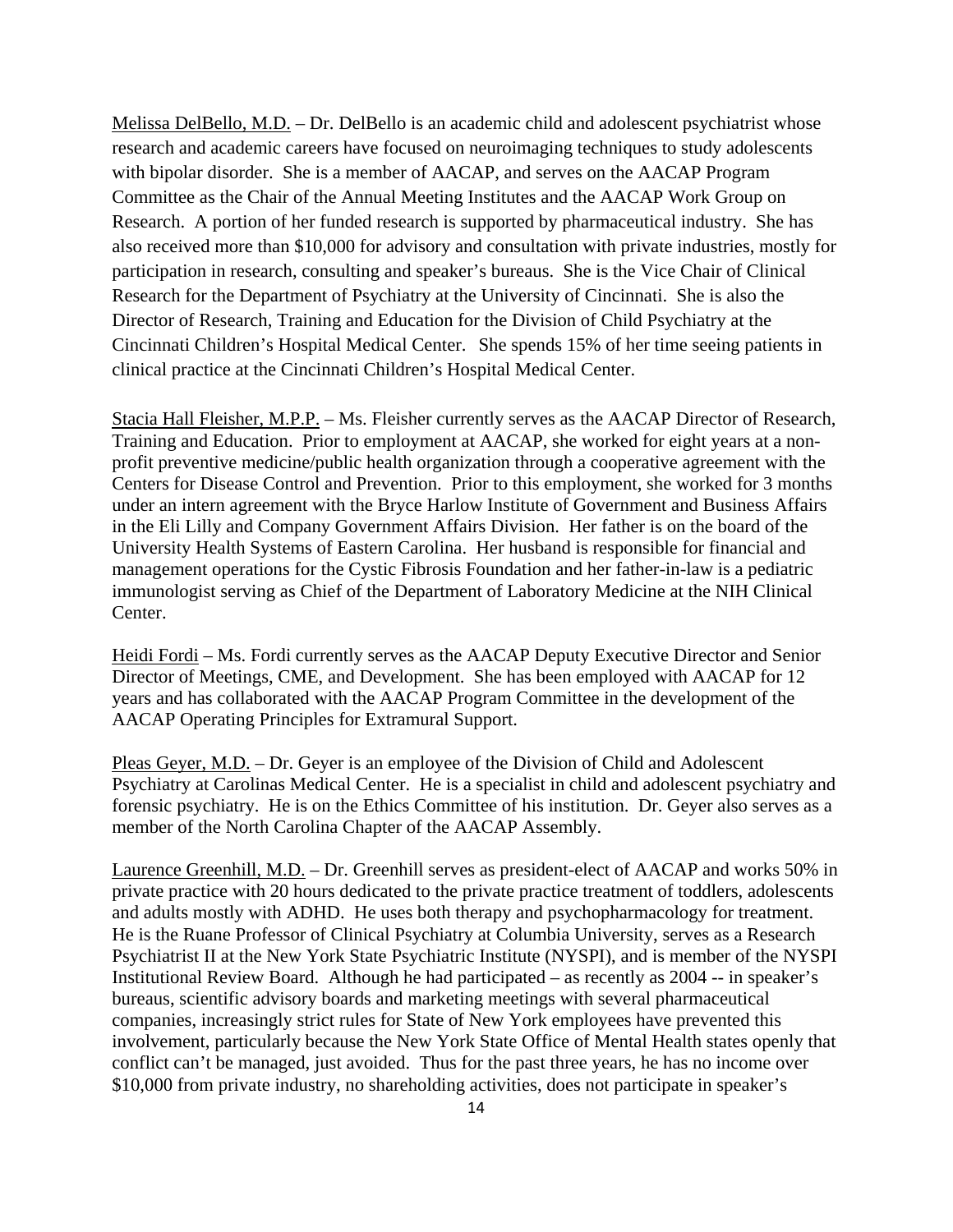bureaus, and does not participate in industry-sponsored symposia. However, Dr. Greenhill is a principal investigator on one pharmaceutical industry supported research contract, has one investigator initiated study contracted with another pharmaceutical company, and has served as the chairman of the Pfizer Pediatric Ziprasidone Data and Safety Monitoring Board. Since becoming President-Elect of AACAP, he is not permitted to serve on any pharmaceuticalsponsored scientific advisory boards or speaker's bureaus.

James Harris, M.D. – Dr. Harris is a research and clinical psychiatrist and full professor at Johns Hopkins University. He was previously a division and training director there. He is past president of the society of professors of child and adolescent psychiatry. He serves on the ethics committee of the American College of Neuropsychopharmacology. He is married to Cathy DeAngelis, M.D., editor of *JAMA*, and a national spokesperson on conflict of interest between academia and the pharmaceutical industry. He was previously a division director and training director earlier in his career. He does not have any financial ties to industry but has received research grants through NIH and foundations.

David Herzog, M.D.- Dr. Herzog is the Director of the Harris Center for Education and Advocacy in Eating Disorders at the Massachusetts General Hospital and the Harvard Medical School Endowed Professor of Psychiatry in the field of eating disorders at Massachusetts General Hospital. He is the Secretary of AACAP and the Chair of the AACAP Development Committee. He currently receives research funding support from NIH and has a published book. He also participates in an eating disorders advocacy organization in Washington, DC.

Chris Kratochvil, M.D. – Dr. Kratochvil is a member of the AACAP Council, Development Committee, Work Group on Research, and Chair of the Pediatric Psychopharmacology Initiative. He is also affiliated with the REACH Institute, CME Outfitters, and American Professional Society for ADHD and Related Disorders. A portion of his research portfolio is supported by investigator-initiated projects sponsored by private pharmaceutical companies. He receives over \$10,000 overall from private industry but not more than \$10,000 from any one industry. He participates in NIH and industry sponsored research, and provides clinical care through his clinical research time. He has discontinued all promotional work with industry and has limited his relationships with industry to consultation work and clinical research.

Bennett Leventhal, M.D. – Dr. Leventhal is a professor of psychiatry and the Director of the Center for Child Mental Health and Developmental Neuroscience at the Institute for Juvenile Research at the University of Illinois at Chicago. He is a member of the AACAP Annual Meeting Program Committee and Work Group on Research. He receives research funding support from NIH and multiple pharmaceutical companies. He also serves as an advisor/consultant for two pharmaceutical companies and participates in three speaker's bureaus. Dr. Leventhal clarified that he indicated his participation in speaker's bureaus on his disclosure of affiliations form because he is aware that his participation in medical school grand rounds presentations is funded through pharmaceutical companies and he thought it was appropriate to list this participation as a speaker's bureau even though it differs in that he is able to develop his own presentation slides and materials.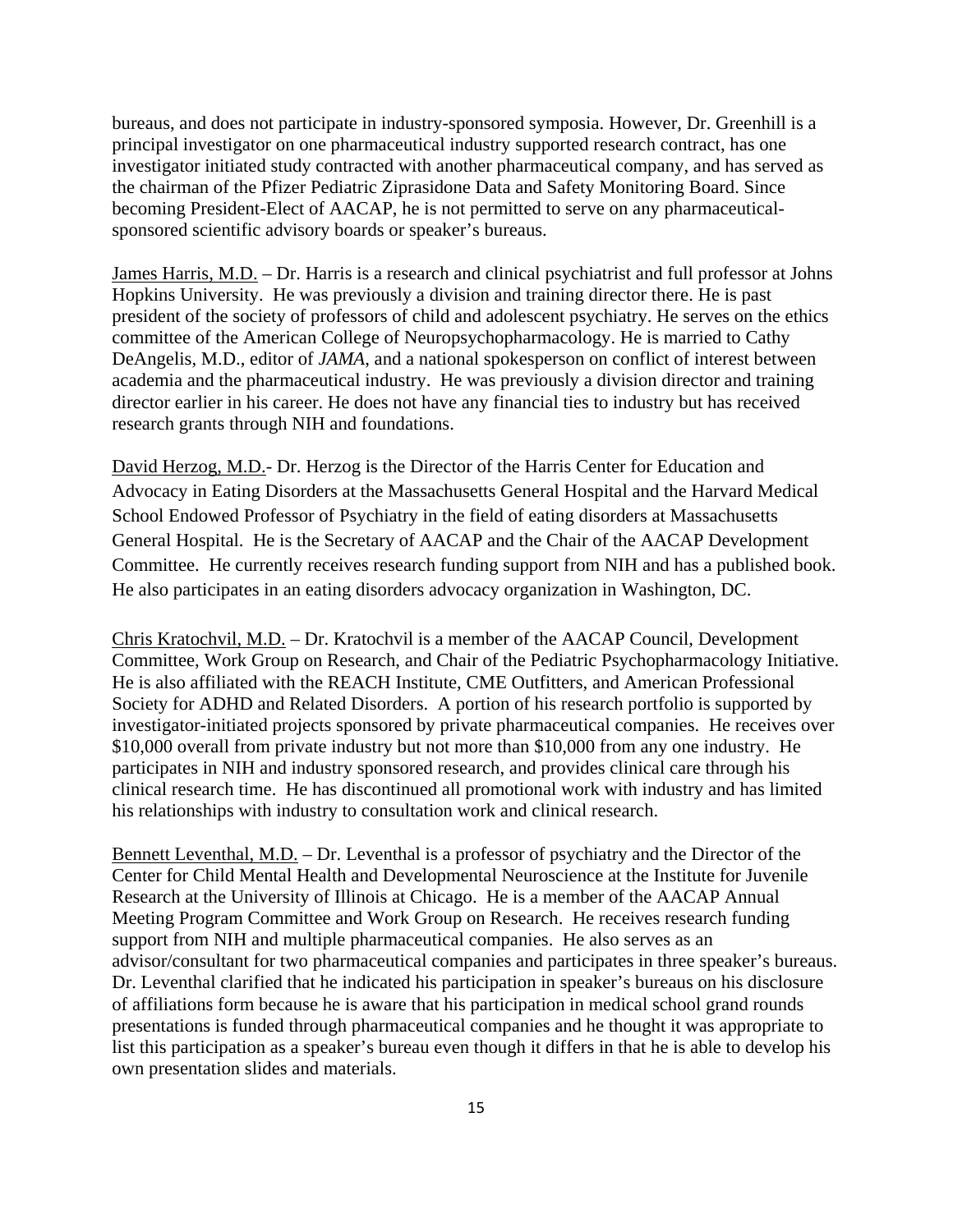Catherine Martin, M.D. – Dr. Martin is the Vice-Chair for Research at the University of Kentucky College of Medicine. She participates in several research grants funded by NIH, including a small business grant in which provides funding comes from the small business (Yaupon). She receives support from a NIDA funded study that itself receives free study drug and financial support for data management from Cephalon, a pharmaceutical company. Additionally, she participates as a faculty member on two career development awards, the AACAP K12 award and the BIRCWH award. She also received an honorarium from Shire US, Inc. through AACAP for her participation in the development of an online substance abuse curriculum.

Kristin Kroger Ptakowski – Ms. Kroeger currently serves as the AACAP Senior Deputy Executive Director and Director of Government Affairs and Clinical Practice. Prior to employment at AACAP, she worked at the National Alliance on Mental Illness.

Clarke Ross, D.P.A. – Dr. Ross is the CEO of Children and Adults with Attention Deficit/Hyperactivity Disorder (CHADD). CHADD policy prohibits staff from receiving direct honorarium or consultant fees. Approximately 26% of CHADD's overall revenue is from pharmaceutical companies.

David Shaffer, F.R.C.P., F.R.C.Psyc – Dr. Shaffer is a full-time faculty member and was director of the division of child and adolescent psychiatry at Columbia University and the New York State Psychiatric Institute for over thirty years. He is Chair of the AACAP Work Group on Research which receives funding support from multiple funding sources including pharmaceutical companies, NIH, and non-profit organizations. He is also President-elect of the International Society of Suicide Research. Dr. Shaffer has received numerous NIH grants throughout his career but has not participated in pharmaceutical company sponsored research, advisory boards, or speaker's bureaus.

Adrian Sondheimer, M.D. – Dr. Sondheimer is an associate professor of psychiatry at the University of Medicine and Dentistry of New Jersey, New Jersey Medical School. He is cochair of the AACAP Ethics Committee and currently working to help revise the AACAP Code of Ethics. He does not receive any funding from pharmaceutical companies.

Chris Thomas, M.D. – Dr. Thomas is a professor at the University of Texas Medical Branch in Galveston, TX and a member of AACAP. He is a training director at 50% effort which includes clinical supervision of residents one day a week, 20% effort clinical care and research at Shriner's Hospital, and 15% research time supported by federal, state and private foundation grants. He also has one afternoon a week committed to a private clinic. Dr. Thomas developed the new Disclosure of Affiliations form approved by AACAP Council and serves as the Chair of the AACAP Rights and Legal Matters Committee. He does not receive funding from pharmaceutical companies.

Benedetto Vitiello, M.D. – Dr. Vitiello is an NIH employee at the National Institute of Mental Health. As an NIH employee he is not permitted to have stock related to health, not allowed to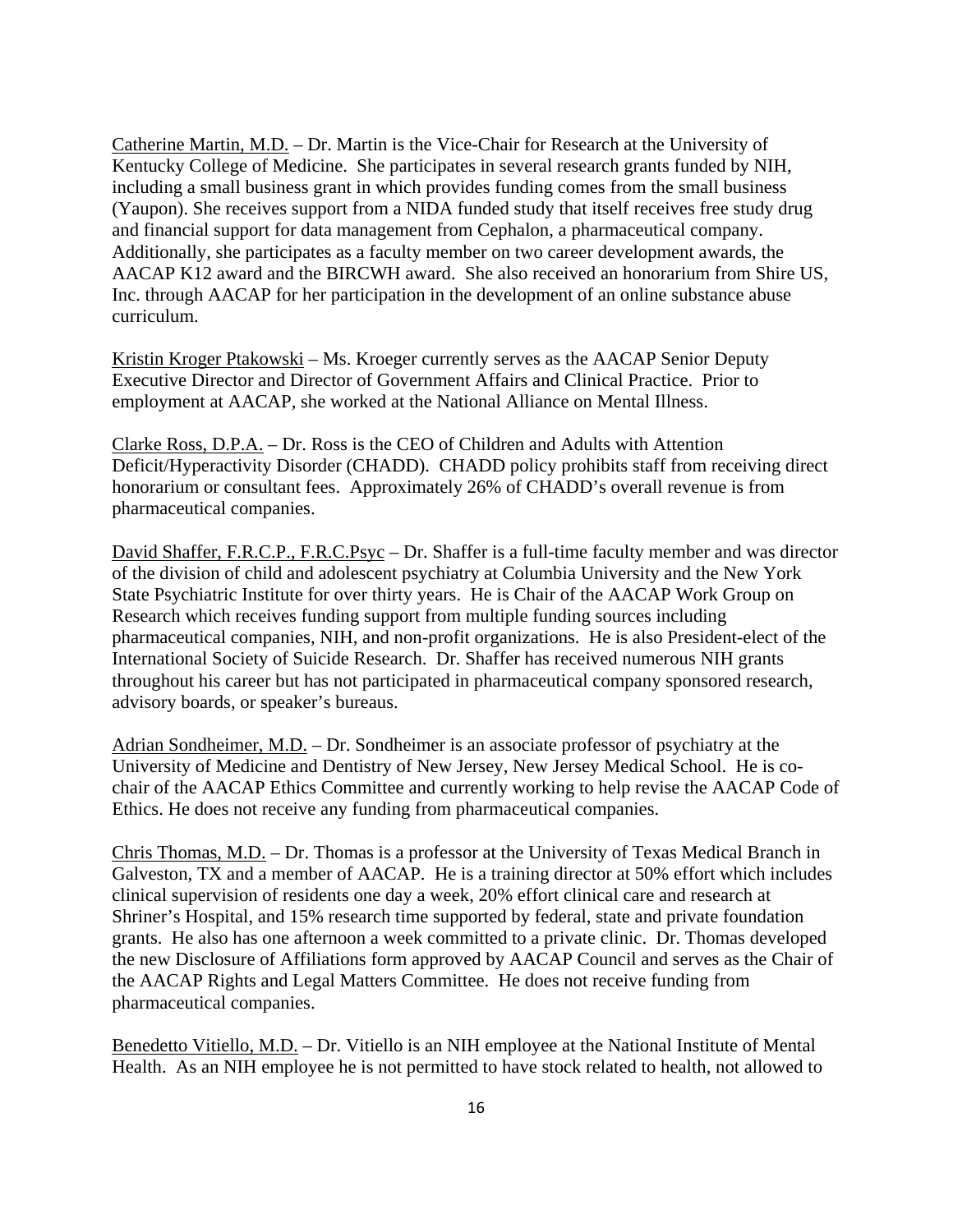receive sponsored travel by pharmaceutical companies, and can only participate in CME programs if they are not funded by pharmaceutical companies. For the purposes of awarding research grants, NIH may review major conflicts appearing within a grant application but the responsibility for monitoring and managing conflicts of interests rest with the applicant institution.

Harry Wright, M.D. – Dr. Wright is a professor of psychiatry at the University of South Carolina. He is chair of the AACAP Prevention Committee. Dr. Wright participates in several international research studies and commented that he must follow stringent ethic guidelines in his international collaborations. He does not receive funding from pharmaceutical companies.